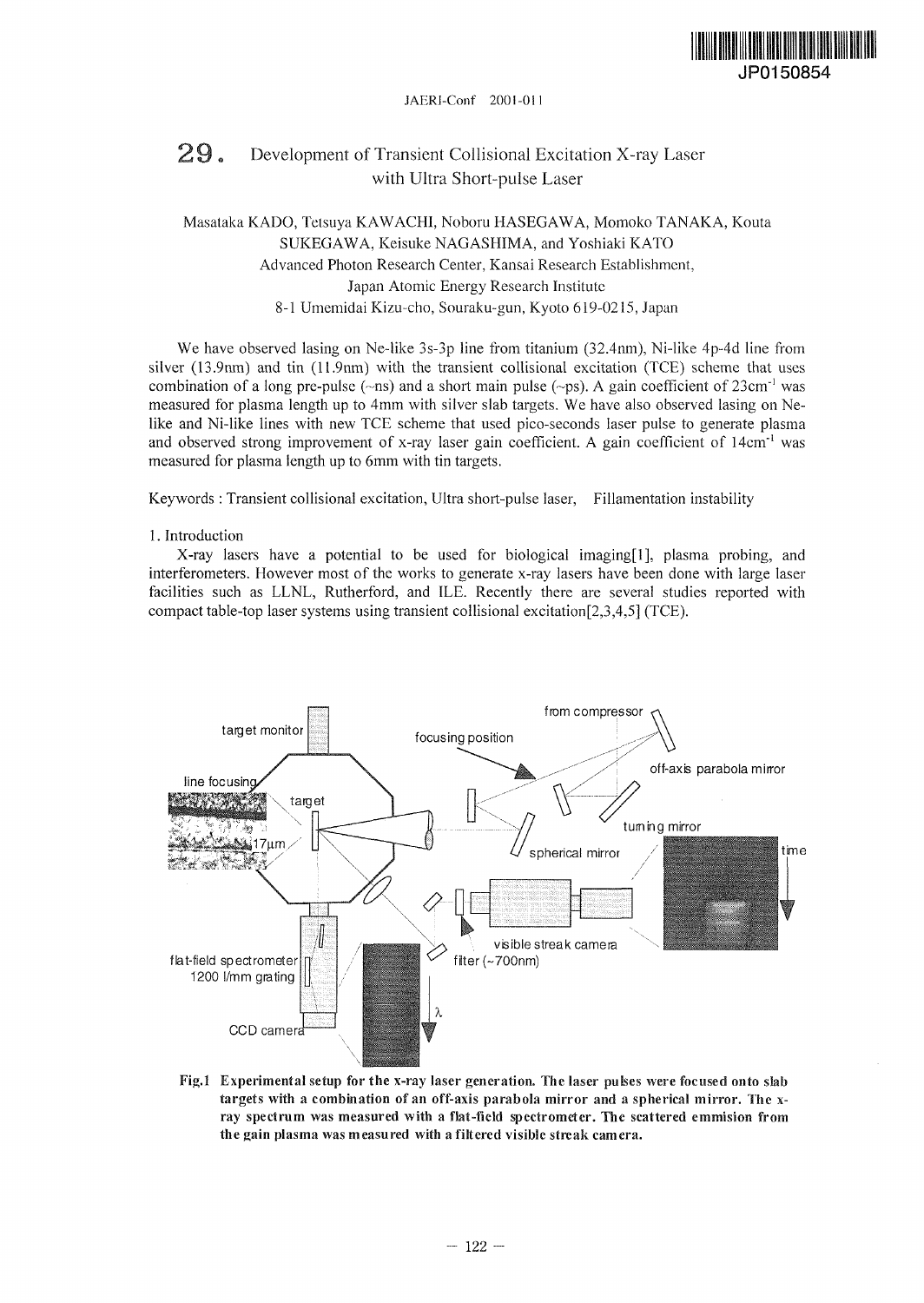

Fig2 Time integrated axial spectrums. Figs. 2 (a) and (b) are the spectrum of the x-ray from Agand Sn targets, respectively.

with TCE scheme and new TCE scheme have been conducted with this laser system.

## 2. Experimental setup

In our experiments two sets of prepulse and main pulse combination were selected. One was 1.5ps pre-pulse and 1.5ps main pulse combination and another was 600ps pre-pulse and 1.5ps main pulse. Pulse separations of pre-pulse and main pulse for the both cases were 1.2ns. The energy ratio of the pre-pulse and the main pulse was 1:5 for the 1.5ps-1.5ps combination and 1:2 for the 600ps-1.5ps combination. The pulse separation was monitored with an S-20 type streak camera. Target surface was monitored with two sets of long distance microscope with magnification of 25x.

Shown in figure 1 is the experimental setup of the x-ray generation. The laser pulses were focused onto slab targets with a combination of an off-axis parabola mirror and a spherical mirror. The focused spot size of the pumping laser pulse was estimated by a crater size on the titanium

The TCE scheme uses a long pre-pulse (~ns) to generate plasmas and a short main pulse (~ps) to excite electrons. The electrons are excited from ground state to excite state faster than the electron relaxation time. This scheme produces larger x-ray laser gain than the gain produced with ordinary collisional excitation scheme and pumping laser energy required to generate x-ray lasers of lOnm in wavelength is only 10J. The new TCE scheme is also proposed[4] to reduce the laser energy furthermore, which uses short laser pulse  $(\neg ps)$  to generate plasmas instead of long laser pulse. Using short laser pulse for generating plasmas, high electron temperature and high electron density are obtained at same time and high collisional ionization rate is created.

Hybrid laser system with Ti:sapphire front end and Nd:glass amplifiers has been developed. This laser system is designed and optimized for the TCE x-ray laser experiments. The x-ray laser experiments



Fig.3 Output intensity of x-ray lasers vs. target length. The gain coefficients were determined by fitting the Linford formula to those data in the exponential region, to be 23cm-l for Ag (a) and 14cm-l forSn (b).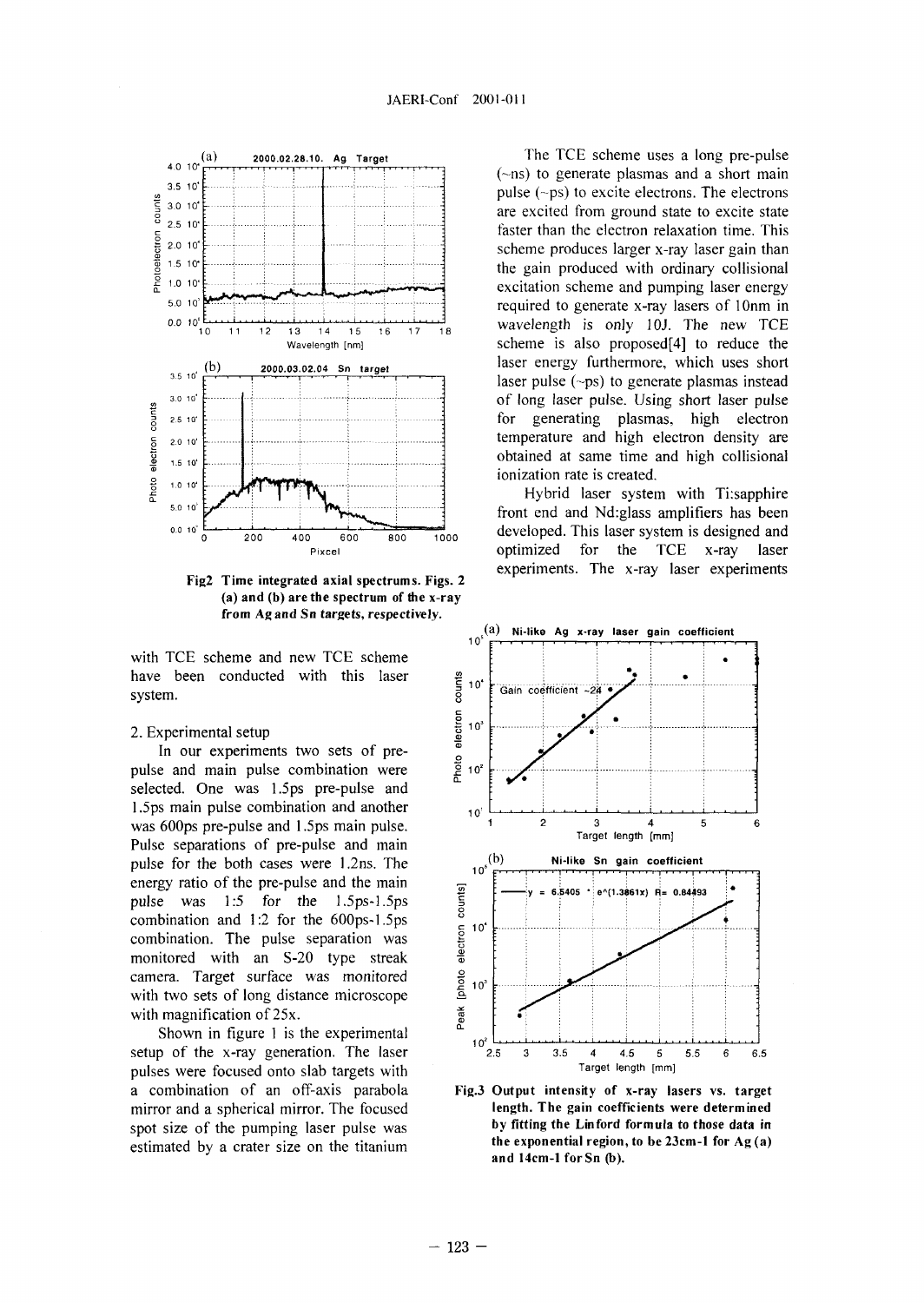target, which was 6mm long and  $17 \mu m$  width.

The primary diagnostics along the target surface was a flat-field grazing incidence x-ray spectrometer with a 1200 lines/mm aperiodically ruled grating. The spectrometer was coupled with a back illuminated CCD camera. The spectral range of the spectrometer was 10 to 40nm. Al and  $Si_1N_4$ filters were used to provide variable attenuation for different x-ray laser wavelengths. The time and spatial resolved scattered light from the plasmas was measured with the S-20 type streak camera to monitor the laser plasma interaction such as the filamentation instability. Filters were used to cut the laser fundamental and second harmonics scattered light and detected mostly 700nm wavelength, which is mainly scattered from the quarter critical density region and is sensitive to the laser filamentation instabilities.

#### 3. Experimental results

Time integrated axial spectrums were shown in Figures  $2(a)$  and  $2(b)$ . Fig.  $2(a)$  and Fig.  $2(b)$  are the spectrum of the x-ray from Ag and Sn targets. The outputs from Ag target is completely dominated by the Ni-like Ag J=0-l laser transition at 13.9 nm. The intensity of the laser line was attenuated by a 20nm thick  $Si_3N_4$  filter to 15% to avoid saturation of the CCD detector. The output energy was estimated to be  $4\mu$ . For the case of Sn target the laser line was not strong enough to dominate the x-ray spectrum.

The output intensity of the Ag and Sn laser were plotted in Figure 3 against plasma length. The plasma length was controlled with changing target length. The increase of the output intensity of the laser line is a simple exponential form with the plasma length less than 4mm for Ag and 6mm for Sn. The gain coefficients were determined by fitting the Linford formula to those data in the exponential region, to be 23cm<sup>-1</sup> for Ag and 14cm<sup>-1</sup> for Sn.

Shown in figures 4 (a) and (b) are temporal profiles of the plasma image measured with the filtered visible streak camera. The target for the both data are Titanium slabs. The pulse durations of the pre-pulse are 600ps for Fig.4 (a) and 1.5ps for Fig.4 (b). The image showed evidence of filamentation instabilities for the data with 600ps pre-pulse.



laser plasmas. Figs. 4(a) and (b) are the data with 1.5ps pre-pulse and 600ps prepulse with Titanium targets. The Fig. 4(b) shows the evidence of nonlinear scattering from a quarter critical density and selffocusing.

#### 4. Summary

In conclusion, we have obtained x-ray laser emission from Ni-like Ag and Ni-like Sn with the TCE scheme (600ps prepulse and 1.5ps ,ain pulse combination) and also the new TCE scheme (1.5ps pre-pulse and 1.5ps main pulse combination). Gain coefficient 23cm"<sup>1</sup> was obtained for the Ni-like Ag x-ray lasers with the ordinary TCE scheme. Gain coefficient 14cm<sup>-1</sup> for the Ni-like Sn xray lasers with new TCE scheme, which was the shortest x-ray laser wavelength reported with the TCE scheme. The temporal image of plasma showed the evidence of fillamentation instabilities with the 600ps pre-pulse case.